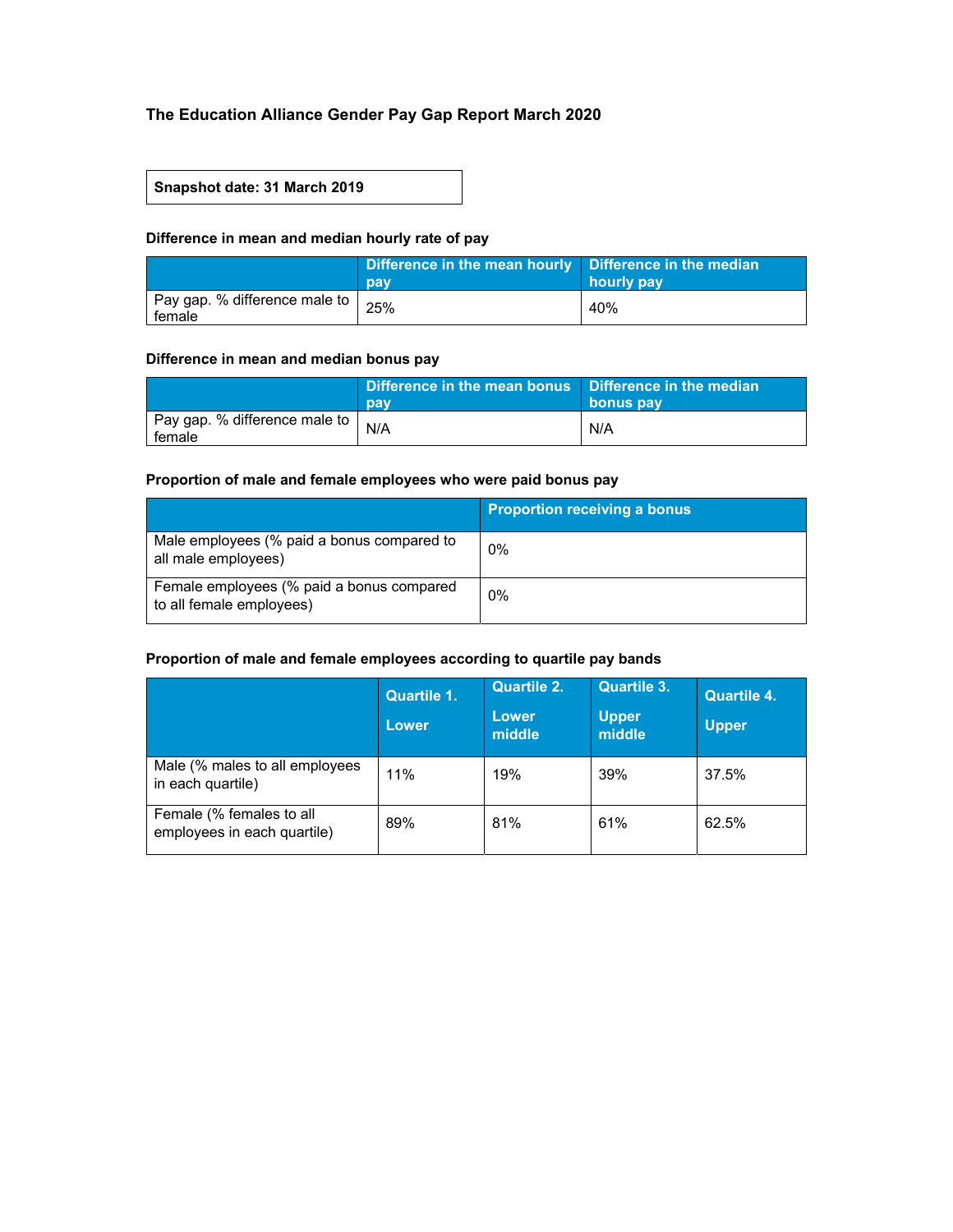

## **Optional supporting narrative**

The majority of our workforce is female, and as a multi academy trust, we are aware that we have a diverse range of roles and salary scales, some of which have very high proportions of female post holders. The majority of our non-teaching staff are female, and their salaries are significantly less than teaching salaries.

We have experienced a decrease in males employed in the lower quartiles, and an increase in males employed in the upper quartiles this year, and we are investigating this further. This has impacted on our overall gender pay gap this year. While there is a noticeable difference in the mean and median percentage differences, the mean is influenced by outliers in the hourly rates, and while the median pinpoints the central value, it does not acknowledge the larger salary earners, a large proportion of whom are female.

Non-teaching roles with a high proportion of female post holders include departments such as cleaners, catering staff, administrative staff and teaching assistants. Whilst there are some male dominated non-teaching roles, the teams are relatively small, such as caretakers and IT. There are also key differences in the national terms and conditions for teaching and non-teaching staff. The term-time formula means that most non-teaching staff are paid a reduced salary throughout the year. This affects the gender pay gap as the majority of term time staff are female.

The trust employs more women than men in all quartiles, including a high proportion of senior leadership posts being held by women across the trust, however, the proportions of females employed in the lower quartiles is significantly higher than the percentage of females in the upper quartiles. When comparing this year's gender pay gap data to previous years, the percentage of males employed in the lower quartile has remained fairly static (10.5% in 2017 and 2018, and 11% in 2019). The lower middle quartile had 26.1% males in 2017, 31% in 2018 and only 19% in 2019, increasing the proportion of female employees in the lower middle quartile from 73.9% in 2017 to 81% in 2019.

The overall gender pay gap is skewed by the high proportion of females in non-teaching roles. If we split teaching staff and non-teaching staff, there is an 11.3% mean pay gap and a 7.3% median pay gap for non-teaching staff. For teaching staff, there is a 6.1% mean pay gap and 0% median pay gap. It is difficult to compare our data against nationally published school data, as some schools outsource functions such as catering and cleaning.